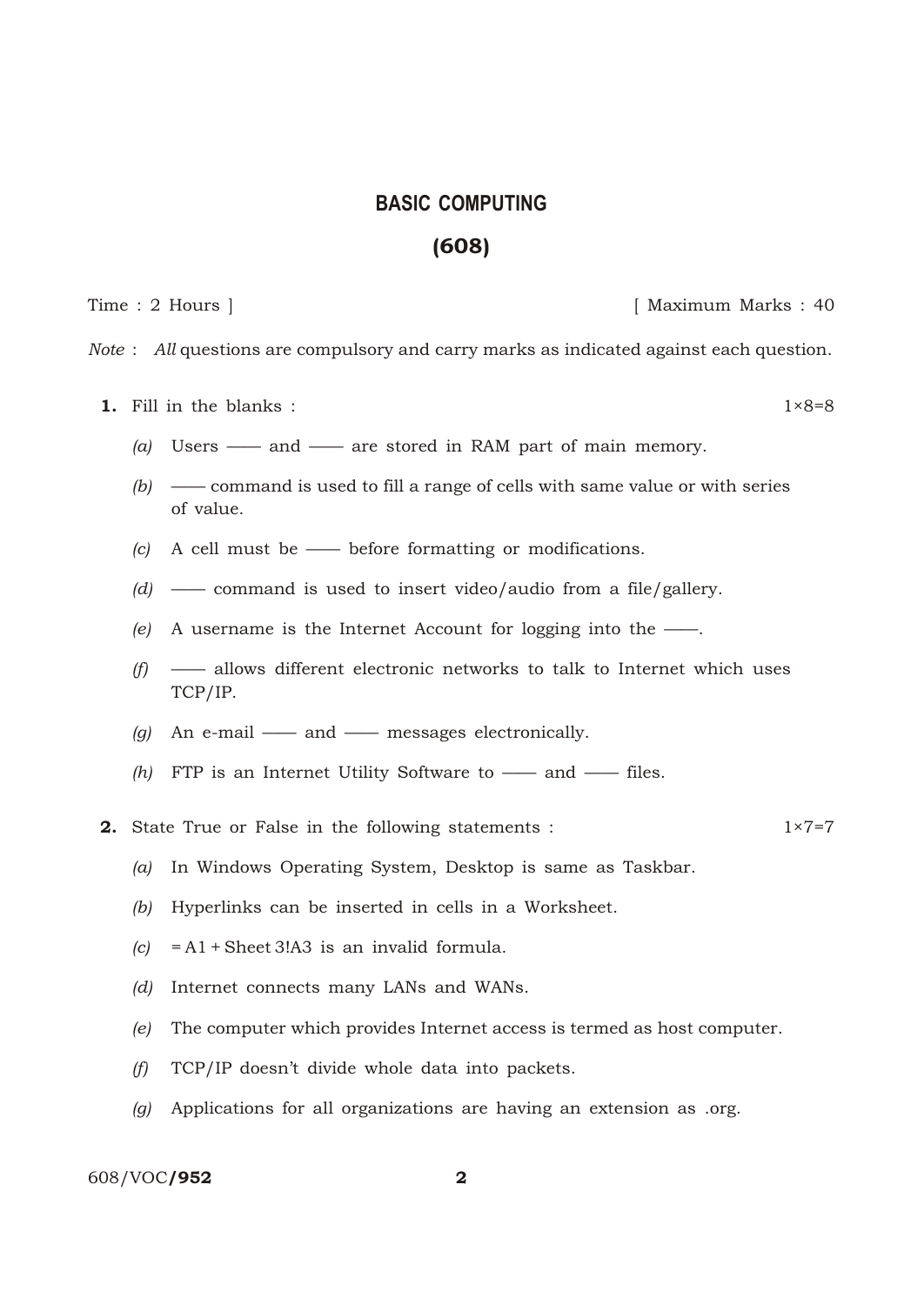- **3.** Answer the following in few words only : 1×7=7
	- *(a)* ROM stands for ——. (Fill in the blank)
	- *(b)* Computer stores user's programmes and data in —— part of main memory.

(Fill in the blank)

- *(c)* Write any *two* features of Windows Operating System.
- *(d)* Write a formula to find highest number from cells C1 through C100.
- *(e)* How do you insert a pie chart in a Worksheet?
- *(f)* In manglesh@hotmail.com, what is the significance of manglesh and hotmail?
- *(g)* Discuss the function of a Browser.
- 4. Answer the following in *2–3* sentences only : 2×4=8
	- *(a)* What is the significance of COUNTIF function? Explain with an example.
	- *(b)* Write any *four* options used for formatting documents in MS-Word.
	- *(c)* How do you perform the following in MS-Word?
		- *(i)* Insert Tabs
		- *(ii)* Bullets and Numbering
		- *(iii)* Change Case
		- *(iv)* Text Alignment
	- *(d)* Which options of MS-Word will be used in following cases (write command also)?
		- *(i)* To make the text error-free
		- *(ii)* To increase the size of the character
		- *(iii)* To repeat a particular text at the bottom of each page
		- *(iv)* To start a new paragraph from the beginning of a new page

## 608/VOC**/952** 3 [ P.T.O.